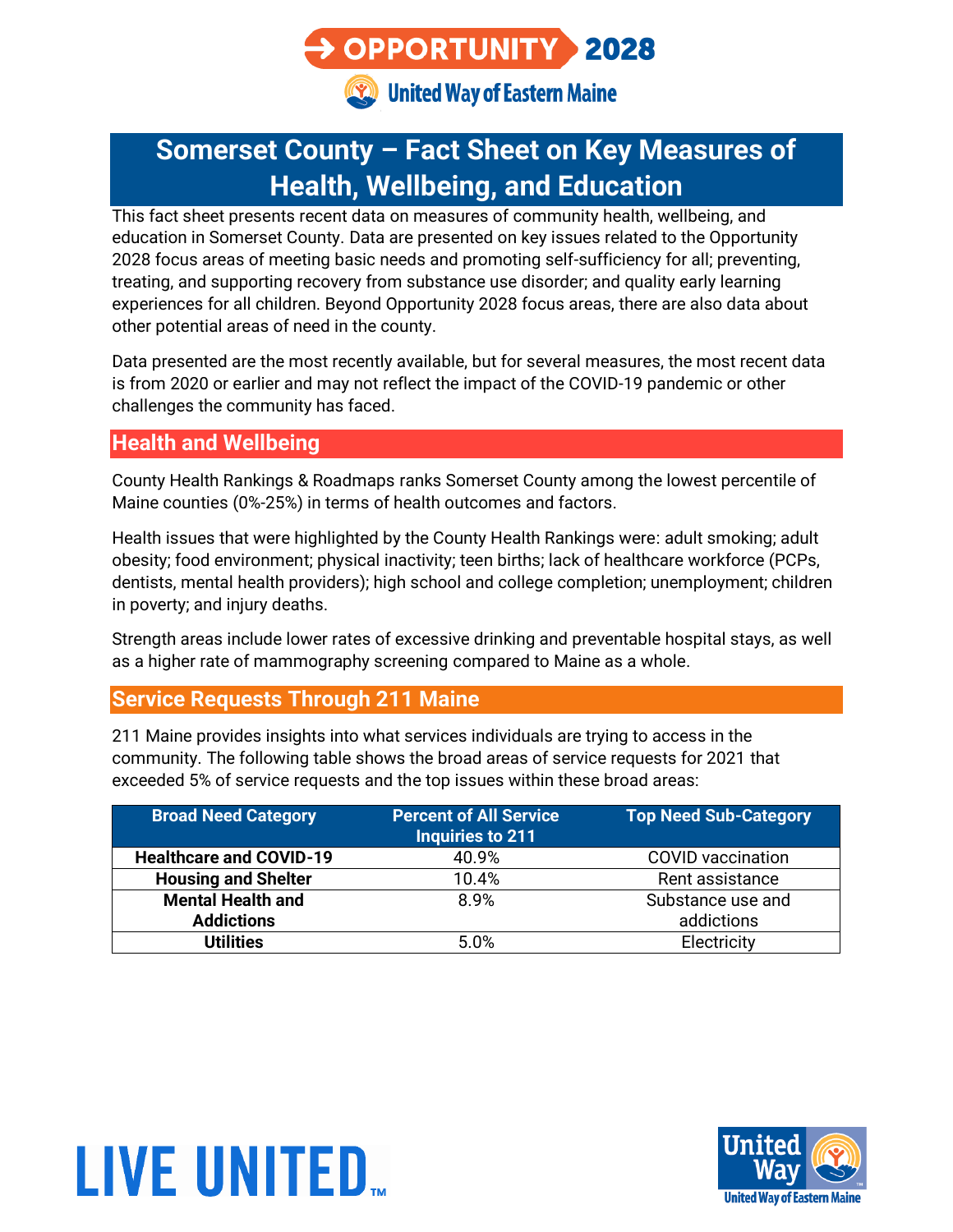# OPPORTUNITY 2028

**Community United Way of Eastern Maine** 

# **BOLD GOAL #1:**

## **Meet basic needs and promote self-sufficiency for all**

#### **Economic wellbeing**

• When compared to Maine as a whole, Somerset County has a lower median household income and greater rates of childhood poverty and overall poverty. There is greater usage of MaineCare and benefits access compared to the Maine average.

| <b>Measure</b>                                      | <b>Date of Data</b> | <b>Somerset</b> | <b>Maine</b> |
|-----------------------------------------------------|---------------------|-----------------|--------------|
| <b>Median Household Income</b>                      | 2020                | \$43,694        | \$59,145     |
| % of children receiving Temporary Assistance for    | 2020                | 3.4%            | 2.9%         |
| <b>Needy Families benefits</b>                      |                     |                 |              |
| % of school children eligible for subsidized school | 2021                | 64.4%           | 38.3%        |
| <b>lunch</b>                                        |                     |                 |              |
| % of children 5 years and younger receiving SNAP    | 2020                | 30.5%           | 21.9%        |
| benefits in Maine                                   |                     |                 |              |
| % of children participating in MaineCare            | 2020                | 57.8%,          | 44.8%        |
| <b>Children in poverty</b>                          | 2021                | 23%             | 14%          |
| <b>Poverty rate</b>                                 | 2019                | 20.4%           | 11.8%        |

#### **Safety**

• Somerset County has higher rates of domestic assaults and substantiated child abuse/neglect than Maine as a whole.

| <b>Measure</b>                                                | <b>Date of Data</b> | <b>Somerset</b> | <b>Maine</b> |
|---------------------------------------------------------------|---------------------|-----------------|--------------|
| Domestic assaults reported to police per 100K                 | 2019                | 4794            | 274.4        |
| Substantiated child abuse and/or neglect victims<br>per 1,000 | 2020                | 28.4            |              |

#### **Food Access**

• Compared to Maine as a whole, there is a higher rate of food insecurity and a poorer food environment index. This index looks at factors such as distance to grocery stores or supermarkets and food cost.

| <b>Measure</b>                                                                                                                | Date of Data | <b>Somerset</b> | <b>Maine</b> |
|-------------------------------------------------------------------------------------------------------------------------------|--------------|-----------------|--------------|
| Food environment index - Index of factors that<br>contribute to a healthy food environment, from 0<br>(worst) to $10$ (best): | 2021         | 69              | 8.0          |
| Percentage of population who lack adequate<br>access to food                                                                  | 2021         | 17%             | 13%          |



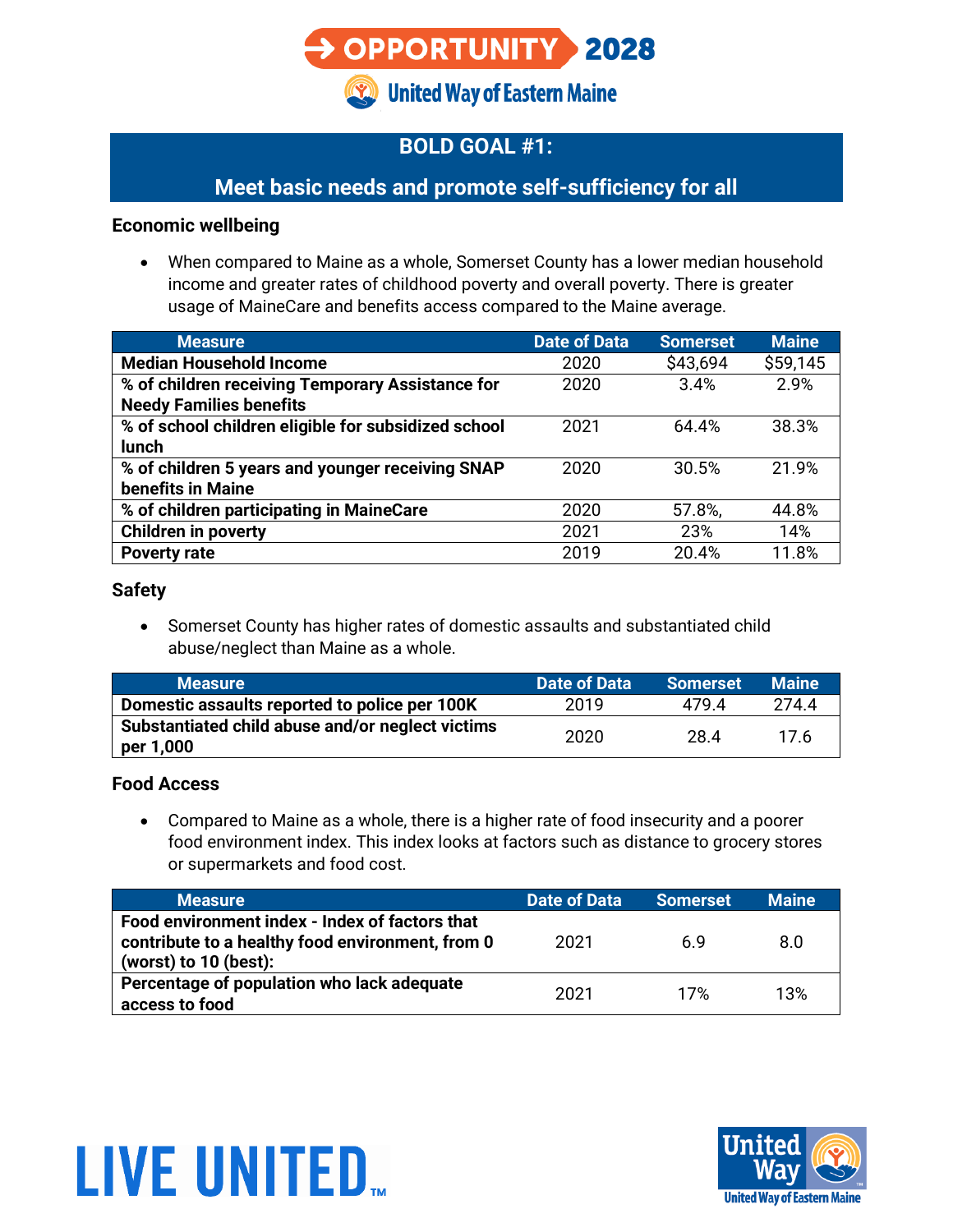

#### **Housing**

• The cost burden of housing is similar to Maine as a whole. Renting tends to be less affordable than Maine as a whole, while purchasing tends to be more affordable.

| <b>Measure</b>                                                                                       | <b>Date of Data</b> | <b>Somerset</b>                                                                      | <b>Maine</b>                                                                          |
|------------------------------------------------------------------------------------------------------|---------------------|--------------------------------------------------------------------------------------|---------------------------------------------------------------------------------------|
| <b>Percentage of households</b><br>that spend 50% or more of<br>their household income on<br>housing | 2021                | 13%                                                                                  | 12%                                                                                   |
| <b>Rental affordability index</b>                                                                    | 2020                | .79 (unaffordable)<br>59.9% of households<br>are unable to afford<br>median 2BR rent | .88 (unaffordable)<br>55.0% of households<br>are unable to afford<br>median 2BR rent. |
| <b>Housing affordability index</b>                                                                   | 2021                | .98 (unaffordable)<br>51.3% of households<br>unable to afford median<br>home         | .80 (unaffordable)<br>61.6% of households<br>unable to afford<br>median home.         |

#### **Health**

- Access to and availability of healthcare providers is far more challenging in Somerset County compared to that of Maine.
- Indicators, including suicide, obesity and smoking rates are higher than the state average.

| <b>Measure</b>                                                      | <b>Date of Data</b> | <b>Somerset</b> | <b>Maine</b> |
|---------------------------------------------------------------------|---------------------|-----------------|--------------|
| <b>Ratio of Primary Care</b><br><b>Providers</b>                    | 2018                | 1810:1          | 900:1        |
| <b>Ratio of Mental Health</b><br><b>Providers</b>                   | 2018                | 570:1           | 200:1        |
| <b>Ration of Dentists</b>                                           | 2018                | 5610:1          | 1480:1       |
| <b>Suicide Rates (Age-Adjusted</b><br>Rate per 100,000)             | 2018                | 25              | 18           |
| <sup>1</sup> % Adults Current Smokers                               | 2018                | 26.3%           | 22.6%        |
| <b>Adult Obesity Prevalence (Age-</b><br>Adjusted Rate per 100,000) | 2018                | 33.4%           | 31.7%        |
| <b>No Health Insurance</b>                                          | 2019                | 9.4%            | 7.9%         |



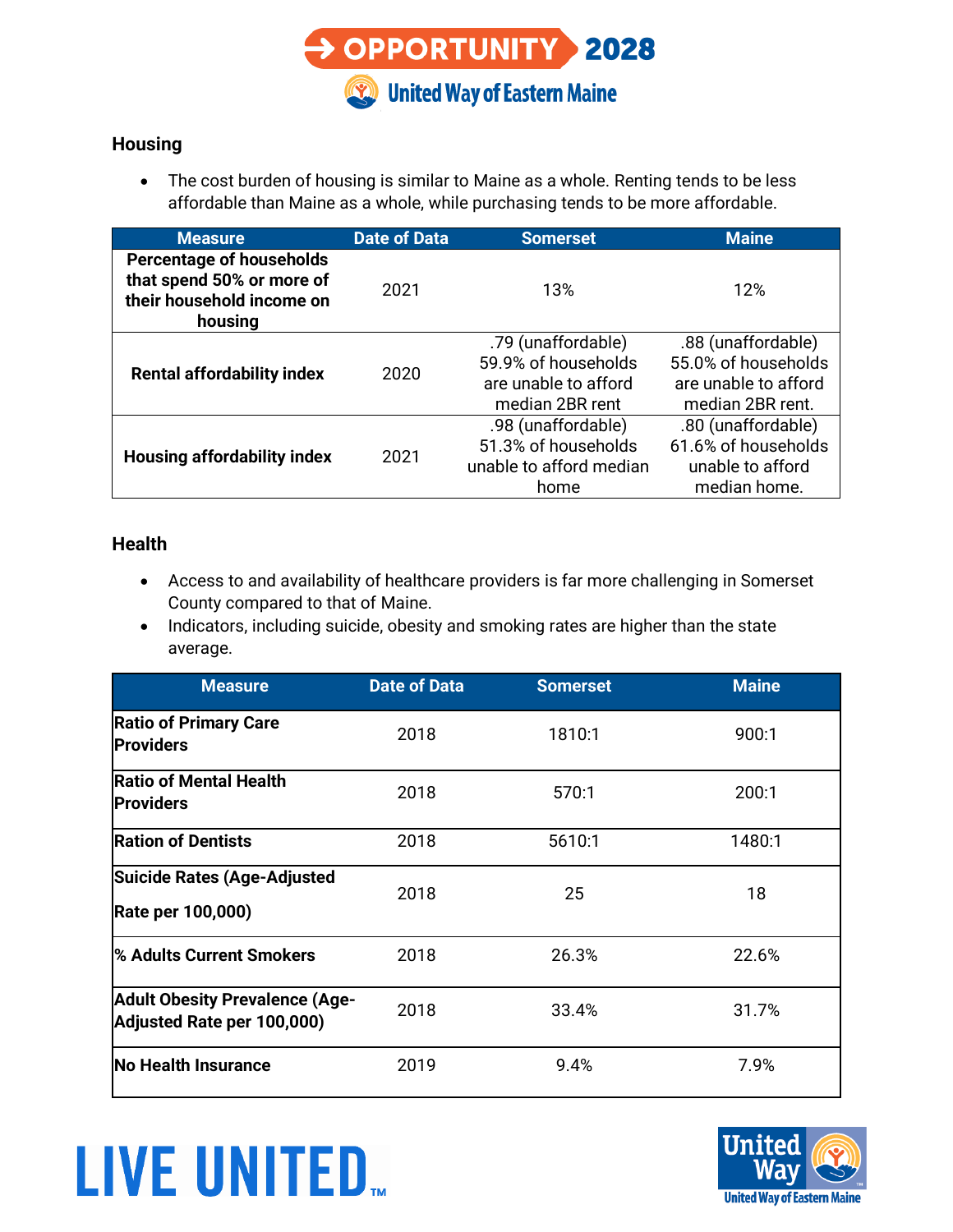

#### **BOLD GOAL #2:**

### **Prevent, treat and support recovery from substance use disorder**

- Somerset has a higher rate of babies born exposed to or affected by substances than Maine as a whole.
- Because data on substance-use disorder is combined with Kennebec County, it is not possible to isolate Somerset's rate of substance-use disorder.

| <b>Measure</b>                                | <b>Date of Data</b>    | <b>Somerset</b> | <b>Maine</b> |
|-----------------------------------------------|------------------------|-----------------|--------------|
| <b>Babies born exposed/affected to</b>        | 2021                   | 9.3%            | 67%          |
| substances in Maine                           |                        |                 |              |
| <b>Suspected and confirmed drug overdoses</b> | 2021                   | 26              |              |
| and deaths                                    |                        |                 |              |
| <b>EMS Overdose Incidents Requiring</b>       | 2021                   | 82              |              |
| <b>Naloxone</b>                               |                        |                 |              |
| <b>Estimated percentage of individuals</b>    |                        |                 |              |
| above the age of twelve that suffer from      | 2016/2017/2018 average | 8.22%           | 8.64%        |
| substance-use disorder - data is              |                        |                 |              |
| combined for Kennebec and Somerset            |                        |                 |              |



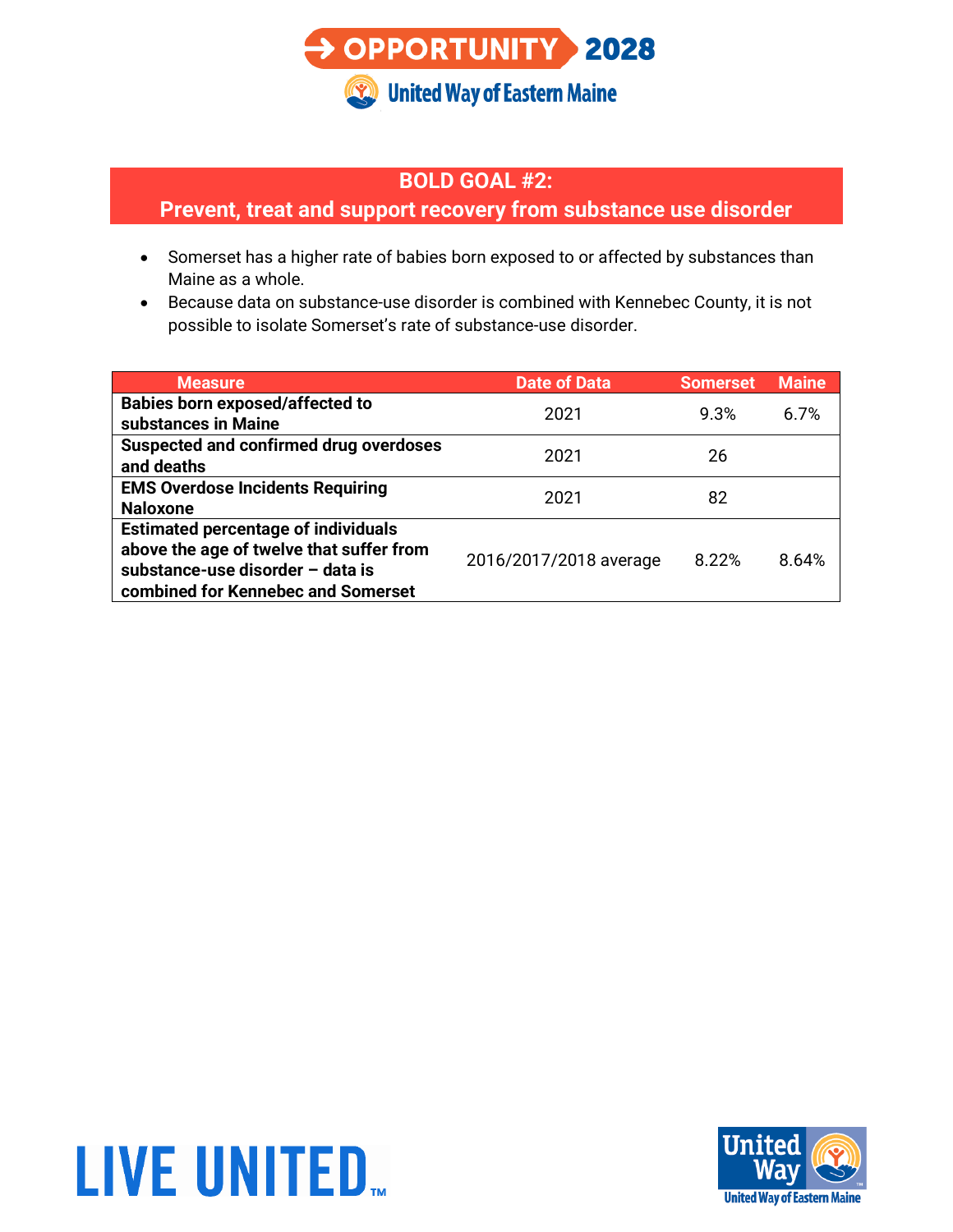

## **BOLD GOAL #3:**

### **All children have quality early learning experiences**

- Somerset County has a higher public preschool enrollment than Maine as a whole.
- Fourth grade reading scores fall below the state average.
- Somerset has a higher percentage of high quality-rated childcares than Maine as a whole. This is particularly the case for center-based childcare providers.

| <b>Measure</b>                                                                                                                                                                                                                                                              | <b>Date of Data</b> | <b>Somerset</b>                                                                                          | <b>Maine</b>                                                                                       |
|-----------------------------------------------------------------------------------------------------------------------------------------------------------------------------------------------------------------------------------------------------------------------------|---------------------|----------------------------------------------------------------------------------------------------------|----------------------------------------------------------------------------------------------------|
| <b>Public preschool enrollment</b>                                                                                                                                                                                                                                          | 2021                | 59.5%                                                                                                    | 42.5%                                                                                              |
| Licensed childcare in<br><b>Somerset</b>                                                                                                                                                                                                                                    | 2021                | 27 licensed center-<br>based childcare, 30<br>licensed family<br>childcare                               |                                                                                                    |
| <b>High quality Child Care (QRIS</b><br>at level 3 or 4)                                                                                                                                                                                                                    | 2021                | Somerset center-based<br>childcare providers<br>37.9%<br>Somerset family<br>childcare providers<br>14.3% | Maine center-based<br>childcare providers<br>23.8%<br>Maine family<br>childcare providers<br>11.1% |
| Fourth grade reading based<br>on Maine Educational<br><b>Assessment (Students in</b><br>public schools who took the<br><b>Grade 4 MEA test and</b><br>achieved a level of "at or<br>above state expectations" as<br>opposed to "Below or well<br>below state expectations") | 2019                | 45.7%                                                                                                    | 56.2%                                                                                              |

# **LIVE UNITED.**